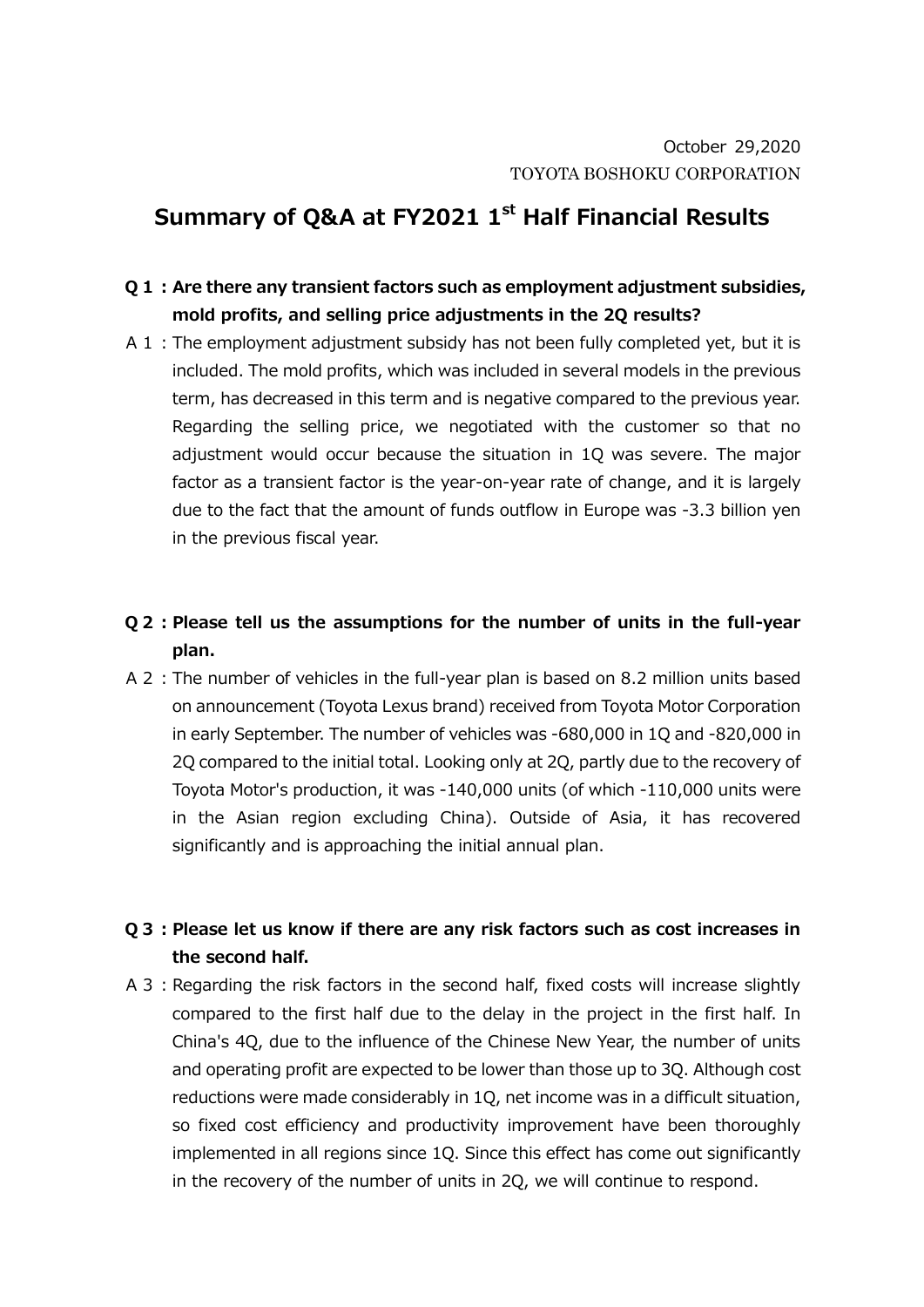- **Q4:Cost control has been quite effective for the full year, but how much is likely to return after next year?**
- A4:The annual emergency response is expected to be 5 billion yen. There is a part that gradually returns to the second half from the place where there were no various events or overseas business trips in the first half.
- **Q5:Is the cost reduction due to the advancement of items such as factory slimming and profit improvement measures using IoT, or is it due to the newly implemented cost reduction items?**
- A5:There are both. In particular, it was a new remark to the latter that there are many things can be done by online such as events, domestic business trips, and sales activities. As for overseas production preparation support, immigration restrictions are strict for a while and it is not possible to send people, so everyone below the top realizes that support work can also be digitalized and remoted while digitizing and remoting as much as possible.
- **Q6:Is the cost reduction plan of about 3 billion yen in the second half the minimum target value, or is it the target value that can still be aimed at?**
- A6:The forecast as of 1Q was a target value of -7.3 billion yen for the full year. At the time of 2Q, we are considering a reduction level of -7.3 billion yen in the first half and -3.1 billion yen in the second half, which is a full-year reduction of 10.4 billion yen. Based on this, we will work to further improve efficiency through work style innovation (reduce overtime work by utilizing telework, remote meeting, etc.).
- **Q7:The Americas will have a rate of return of 4% in the second half, but is there room for further improvement in the future?**
- A 7 : In the second half, although there is a temporary profit such as supply and demand of subsidies, the model change of major models from 2018 has come to an end, production preparation costs have decreased, and new product effects have come out, so the number of units is increasing recently. I would like to take in the effects of the above and improve the profit level.